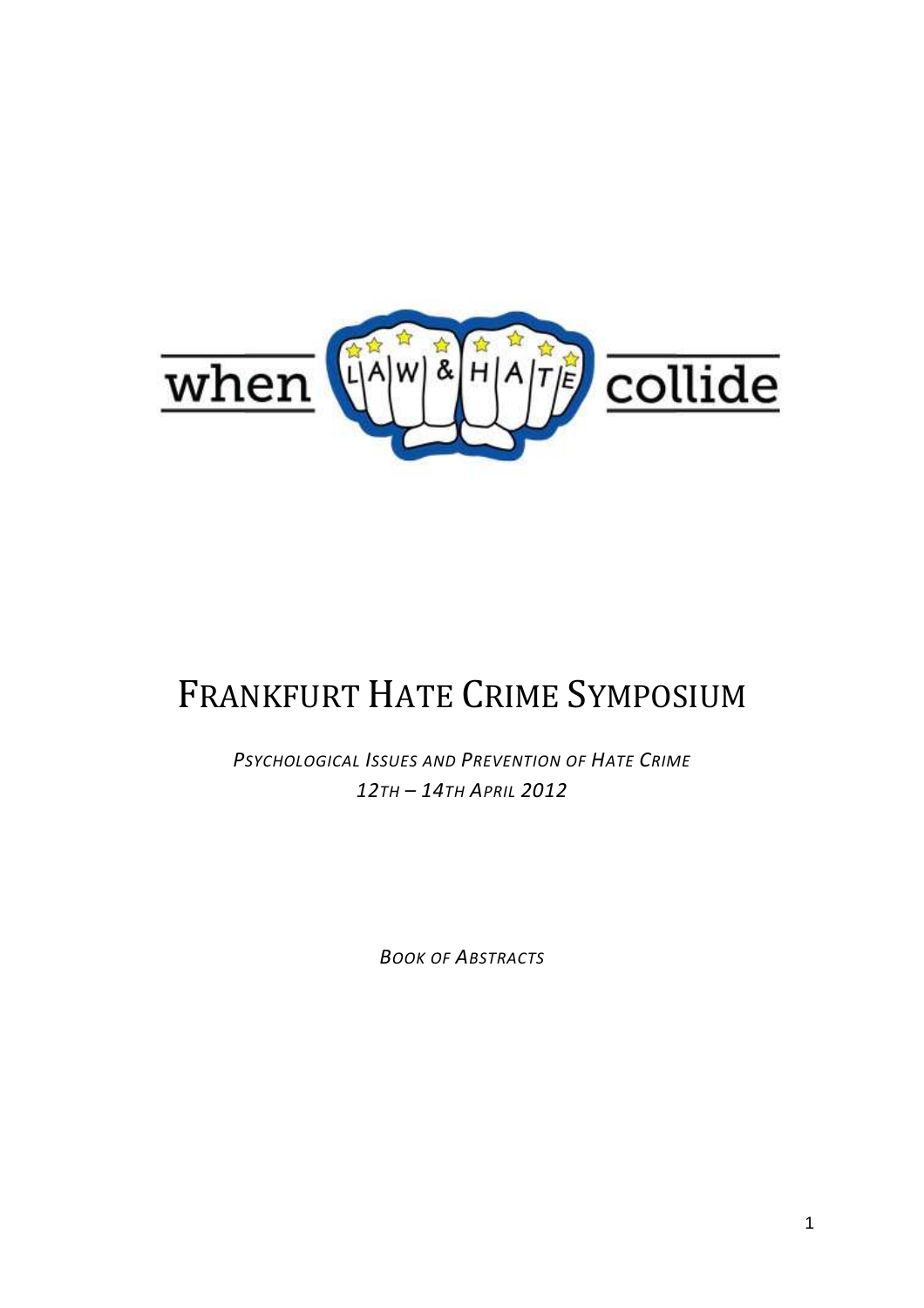### DAVID BRAX

Research Fellow, Practical Philosophy, University of Gothenburg, Gothenburg / Sweden

#### **The Hate Crime Concept(s) - Moral, Legal and Political Considerations**

What is a hate crime? How should "Hate Crime" be defined in order to serve it's various functions? We present considerations from the areas of moral, legal and political philosophy to argue the benefits and drawbacks of different definitions. We point out that different functions may require different concepts. A concept of hate crime useful for policy making may be importantly distinct from a legally valid concept - one that needs to fulfil the additional requirement of justifying punishment enhancement. Hate crime as a target for policy measures may thus be importantly distinct from hate crime as a target for legal measures. Law-makers are still left with a number of options, on which the mentioned considerations apply. We argue that there are considerable benefits in adapting a common conceptual framework for hate crimes across the EU, but to allow for some variations due to contextual considerations.

### ANNELI SVENSSON

#### **How the LGBTQ population suffering from hate crimes and it's consequences can help us understand the preventative work.**

The most common hate crimes targeting the LGBTQ population are the ones committed by somebody the victim knows, such as family members, classmates or colleagues. But the most hideous crimes, such as murders, happen in public at the pub, on the street or on public transportation and are carried out by strangers. Youth and members of the transgendered group suffer more often than others from these crimes. Every time the most serious crimes happen, the impact on the community is significant; people get scared or angry and some ignore and deny it. There has been a reluctance within the minority itself to highlight the subject. Nobody wants to be considered a victim. Research shows to whom the victims turn to for help and support, and we also know what kind of help is requested. Research also shows a close correlation between hate crimes and suicide among youth. If we want more people to report these crimes, more convictions and a better healing process, then there are many arenas to look into. The LGBTQ community might not be the best place in which to be strengthened and empowered. There are other safe places that need to be discussed. Prevention programs are essential and much more research when the assault already has taken place is required. In looking for resilience factors concerning suicide attempts, some answers for what is necessary for prevention will be found.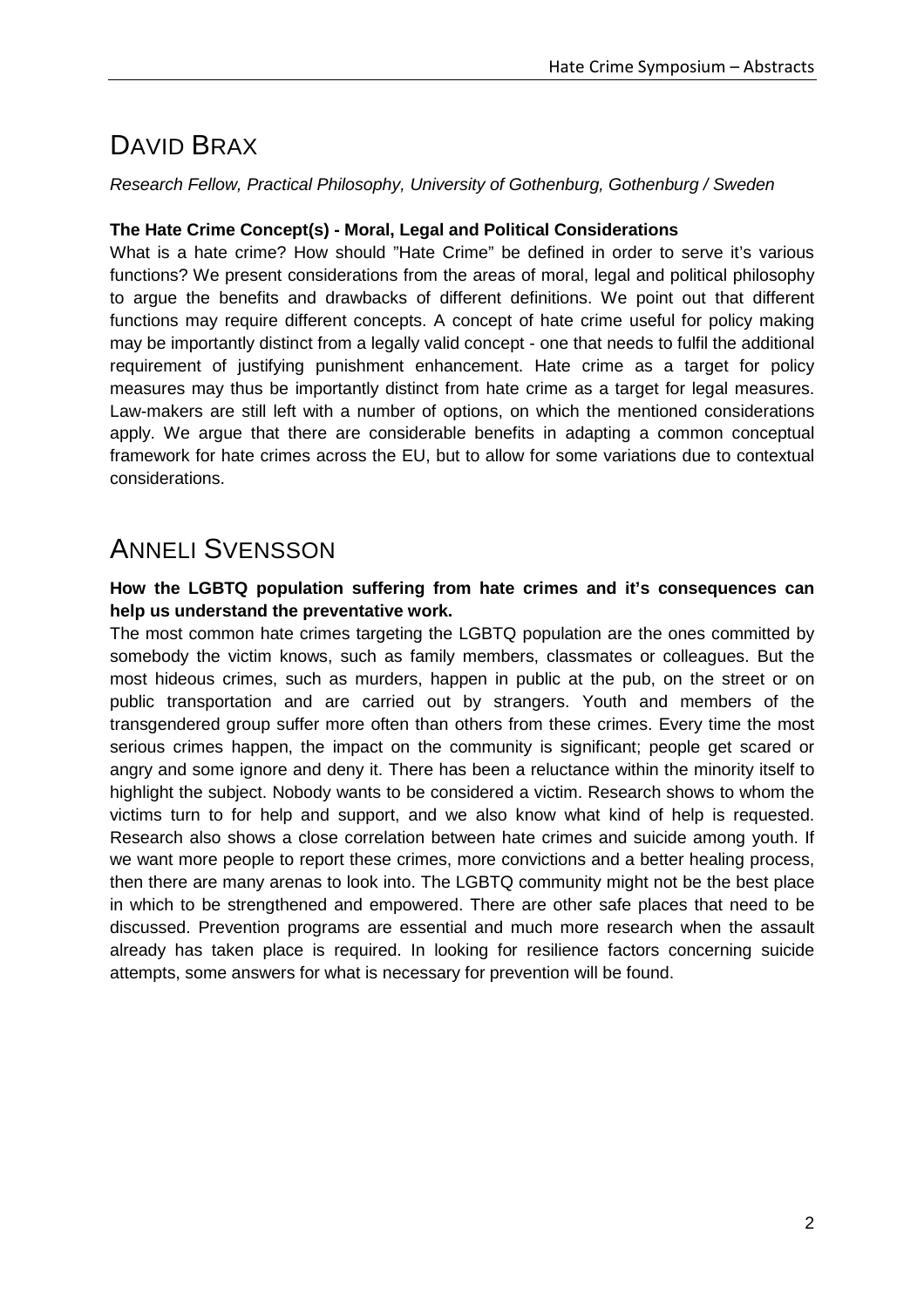### EDWARD DUNBAR

#### **Assault with a Deadly Buddha: Community, Forensic, and Clinical Characteristics of Hate Crime Offenders in Los Angeles**

Individuals who engage in intergroup violence are not an uncommon topic of attention by the popular media. These images shape both our assumptions concerning hate crimes and guide our attitudes about how to respond to the problem.

In this presentation the "where and how" of hate crime perpetration in a large multi-cultural urban environment will be considered in terms of neighborhood ethnography, race/ethnic change, and the behavioral factors of the commission of these criminologically unique offenses. Findings from community based organizations will highlight the idea of neighborhood vulnerability to hate crime perpetration, as well as provide information of the differences in premeditation and level of violence as predicated by the targeted victim group.

Community offending patters: the case review of the demographic and developmental characteristics of hate crime offenders apprehended by law enforcement agencies will be presented. This will include estimating offender recidivism risk, the identification of specific facets of the offender's bias motivation, and their developmental histories in terms of education, psychiatric disturbance and exposure to violence as a child.

Analysis of bias homicide offenders: the clinical and psychiatric characteristics of bias motivated homicide offenders will be examined in terms of mental competence, personality characteristics, and their development history. Comparison of post-conviction data for bias motivated homicide offenders and other homicide offenders will provide preliminary insight into the unique psychological profile of perpetrators of extreme bias.

Clinical intervention with hate offenders: Discussion of the assessment and mental health intervention by the presenter with hate crime offenders will be provided to underscore the within-group diversity of these individuals and their capacity for desistance from further biasmotivated violence.

## MARK COESTER

#### **Community Crime Prevention in the case of Hate Crimes and Right-Wing Extremism**

Since 2011 Germany is facing a new level of right wing extremism. Between 2000 and 2007 a group of extremists committed at least 10 killings out of xenophobia and hate. It is no secret that in the last 20 years since the reunification of Germany right wing extremism is an immanent fact. It is no exclusive youth subcultural appearance anymore but a growing social movement that spreads with xenophobic, anti-Semitic, anti-Muslim, nationalistic, Neo-National Socialistic misanthropic and hate throughout Germany, Europe and the World. It undermines the principles of a free, united and multicultural society and questions the right to exist of people based on their nationality, ethnicity, religion, color of skin, sexual orientation or disability. The presentation will explore the concept of right wing extremism in Germany and considers aspects of its development, definition, extent and appearance. It then focuses on the problems that right wing extremism causes in communities and shows the Crime Prevention Councils community counseling approach.